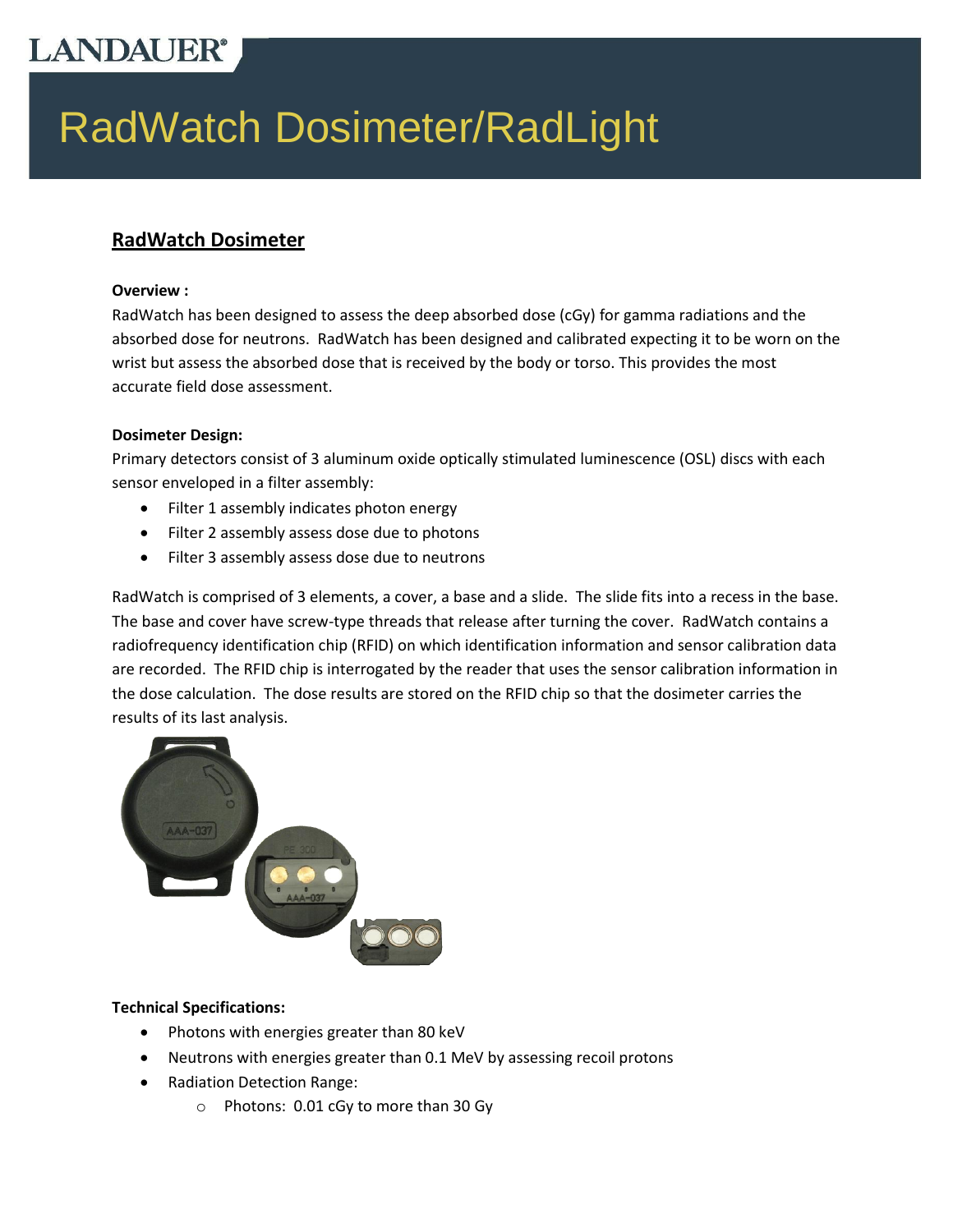o Neutrons: 0.3 cGy tomore than 3,000 cGy with OSL

#### **RadLight Reader**

#### **Overview:**

The RadLight Reader is a battery operated, field deployable instrument designed to analyze the RadWatch dosimeter.

#### **Dosimeter Analysis:**

The reader automatically positions the OSL sensors over a photo-optical engine that guides the stimulation light onto the sensor and then routes the resulting luminescence to a photomultiplier tube (PMT). The dose received by each sensor is calculated from the counts recorded by the PMT using the sensor sensitivity factors stored on the RFID chip and the calibration factor relating normalized counts to dose stored in the reader memory.

The RadWatch is placed on the drawer assembly located on the left side of the reader. When the RadWatch is moved into the read position, the cover is lifted exposing the slide so that it engages with a retraction plate that pulls the slide over the photo-optical engine.



The reader stores all of the analytical data for download into a computer via a miniUSB connection. The analytical results are displayed to the operator via the display screen in the reader.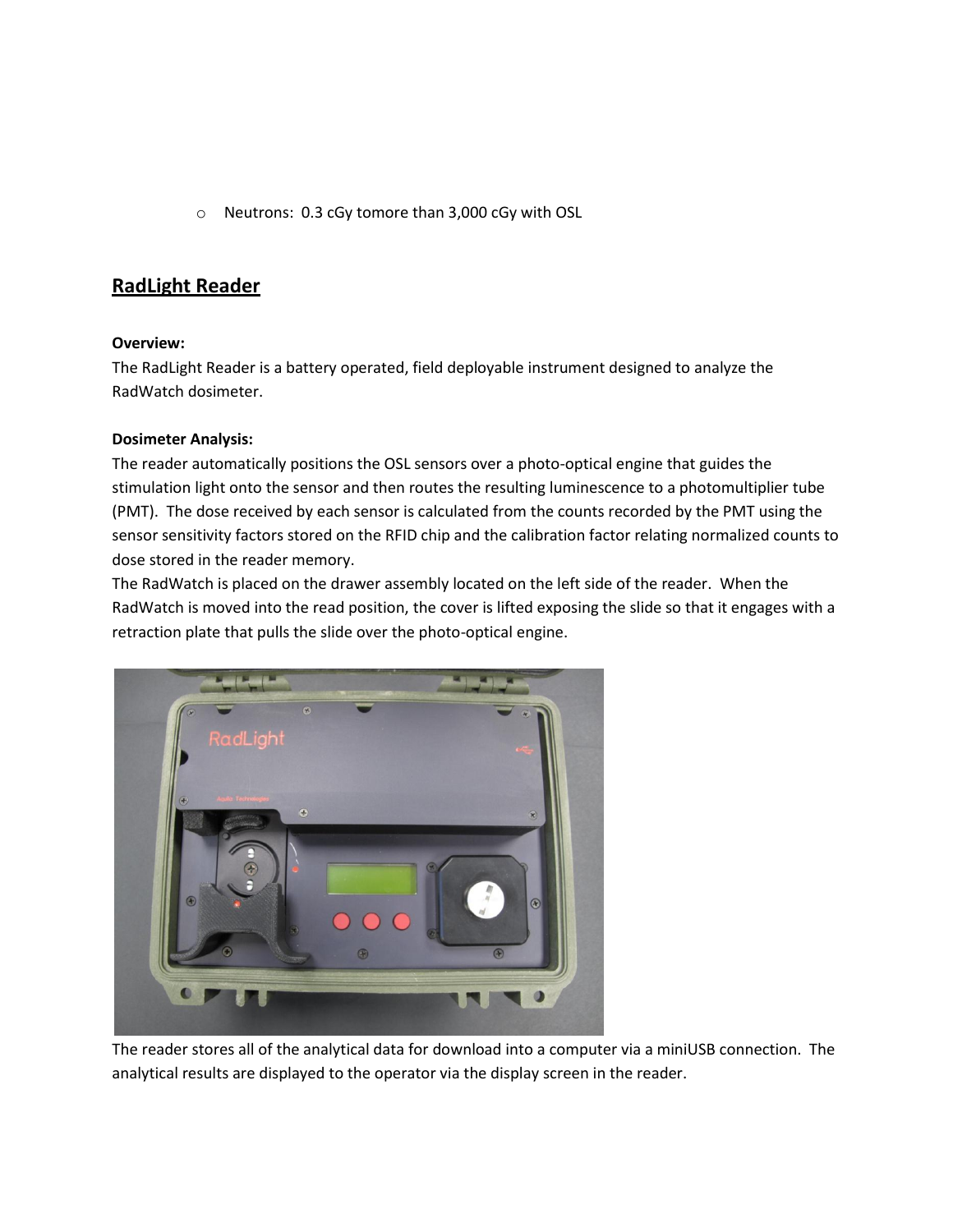

## **Features – Benefits**

| <b>Feature</b>                                                                         | <b>Benefits</b>                                                                                                                                         | <b>Advantage</b>                                                                                                                                                                |  |  |
|----------------------------------------------------------------------------------------|---------------------------------------------------------------------------------------------------------------------------------------------------------|---------------------------------------------------------------------------------------------------------------------------------------------------------------------------------|--|--|
| 1) Non-destructive Readout                                                             | Re-read dosimeters<br>numerous times<br>Onsite interim analysis<br>٠<br>with portable RadLight<br>reader<br>RFID participant and dose<br>٠<br>tracking  | - No delay in dose assessments<br>- Dose data validation<br>- Central processing lab at Redstone provides final<br>NVALP accredited dose of record analysis after<br><b>Use</b> |  |  |
| No Fade<br>2)                                                                          | Wear dosimeters for longer wear<br>periods                                                                                                              | Less administrative time in managing a dosimetry<br>program with fewer exchange outs                                                                                            |  |  |
| 3) Unlimited access to Landauer<br>Certified Health Physicists and<br>Ph.D. physicists | <b>Technology support</b><br>٠<br>Algorithm support<br>۰.<br>Abnormal dose<br>$\sim$<br>investigation support<br><b>Regulation interpretations</b><br>٠ | - Reliable answers and documentation<br>- Credibility                                                                                                                           |  |  |
| Neutron sensitive OSL (OSLN)<br>4)                                                     | Read onsite<br>$\sim$                                                                                                                                   | One detector for measuring all types of radiation                                                                                                                               |  |  |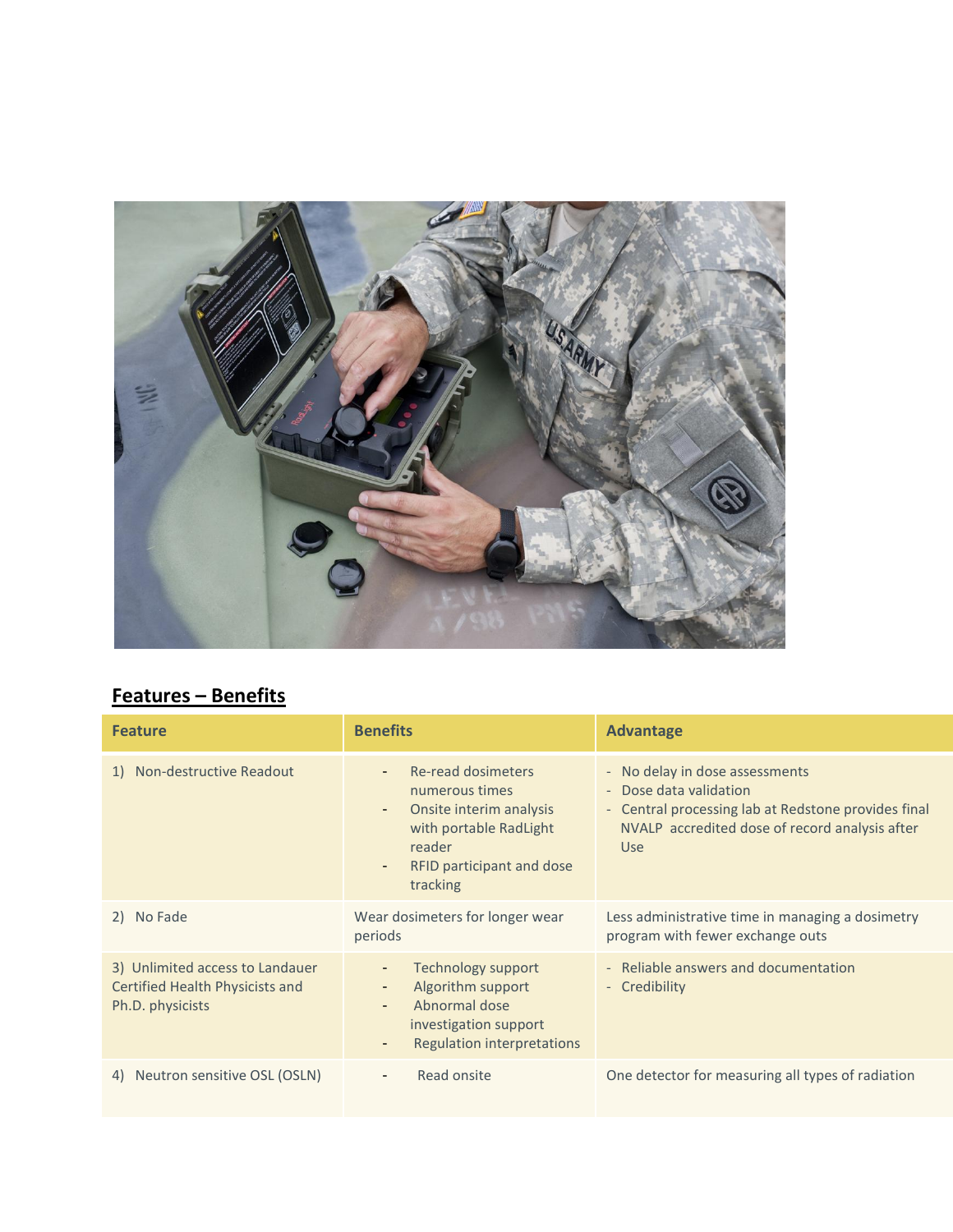5) Equipment Redundancy Emergency backup throughout the world

- No downtime

- 3<sup>rd</sup> party independent analysis

#### **Technical Approach**

#### **3.1 Radiological Requirements**

#### **3.1.1 Accident Dosimetry**

*The casualty dosimetry system shall perform at ±20% response over the following irradiation ranges: 5 to 1,000 rads from Cs-137 and M-150 as defined by ANSI N13.11-2009.* 

The proposed RadWatch/RadLight dosimetry system exceeds this requirement.

Landauer is NVLAP accredited to produce OSL dosimeters by demonstration of compliance with ANSI N13.11-2009 and ANSI/HPS N13.32 by testing.

The Aluminum oxide OSL sensors used in the RadWatch are extremely sensitive and have a measurement range from 0.01 rads to 5,000 rads for gamma radiation and 0.03 rads to 9,000 rads for neutrons.

#### **3.1.2 Photon Energy Dependence**

*The casualty dosimetry system shall perform at ±20% response over photon energies ranging from 40 keV to 1.25 MeV. The casualty dosimetry system shall pass the test for the following energy ranges:*

| <b>NIST Beam Code</b>          | <b>Effective Energy (keV)</b> |  |  |  |
|--------------------------------|-------------------------------|--|--|--|
| H50                            | 40                            |  |  |  |
| H <sub>100</sub>               | 80                            |  |  |  |
| H <sub>150</sub>               | 120                           |  |  |  |
| H <sub>200</sub>               | 166                           |  |  |  |
| H <sub>250</sub>               | 211                           |  |  |  |
| H300                           | 252                           |  |  |  |
| $^{137}Cs$                     | 662                           |  |  |  |
| $\overline{60}$ C <sub>O</sub> | 1250                          |  |  |  |

*The casualty dosimeter system shall perform at ±20% for photons greater than 70keV and less than 10 MeV.* 

The proposed RadWatch/RadLight dosimetry system meets this requirement.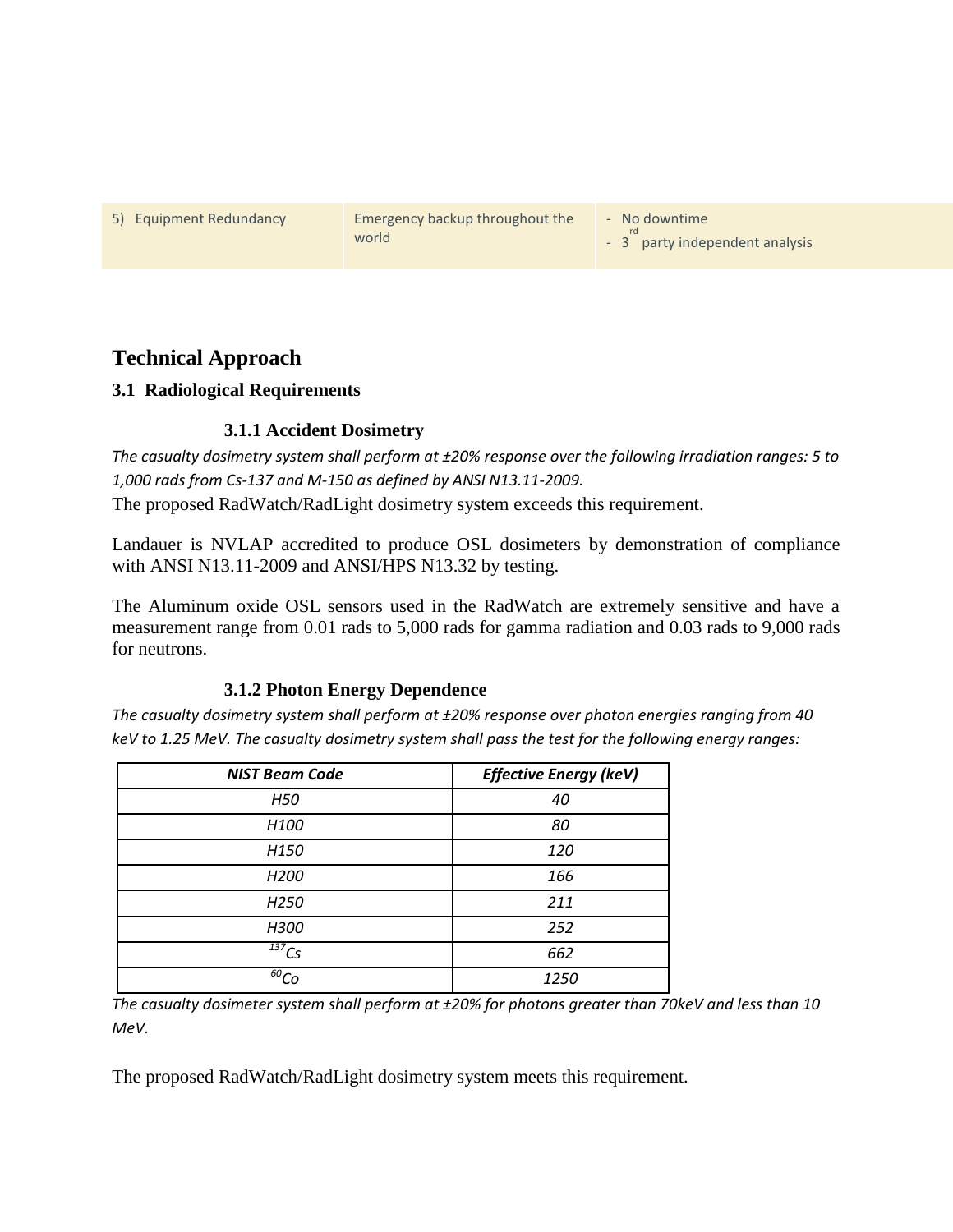A test was conducted at Oak Ridge National Laboratory (ORNL) to determine the energy response of the dosimeters. Three different photon sources were used: X-ray (w/ M30 beam code: 20/21 keV), Cs-137 (661 keV), and Co-60 (1172/1332 keV). Ten dosimeters were used at each energy. [Figure 1](#page-4-0) is a plot of the observed energy response.



#### <span id="page-4-0"></span>**Figure 1 Energy Response of RadWatch dosimeters**

For <sup>137</sup>Cs and <sup>60</sup>Co the recorded dose is within  $\pm 20\%$  of the target of 0.100 rad. For the low energy 20 kev X-rays, the response is well below the target. This is expected because a different read-cycle exposure is required to accurately read the very low energy dose.

#### **3.1.3 Neutron Detection**

*The casualty dosimetry system shall be able to respond to a neutron source (Cf-252) at ±20% of the actual neutron dose.* 

The proposed RadWatch/RadLight dosimetry system meets this requirement.

Gamma rays deposit their energy or dose by directly ionizing the aluminum oxide atoms of the OSL dosimeter. Neutrons do not interact directly with the aluminum oxide atoms. The dose from neutrons is measured indirectly by the use of a converter consisting of a plastic material with a high concentration of hydrogen. The recoil protons from the elastic scattering of neutrons in the converter directly ionize the aluminum oxide in much the same way as the gamma rays. In the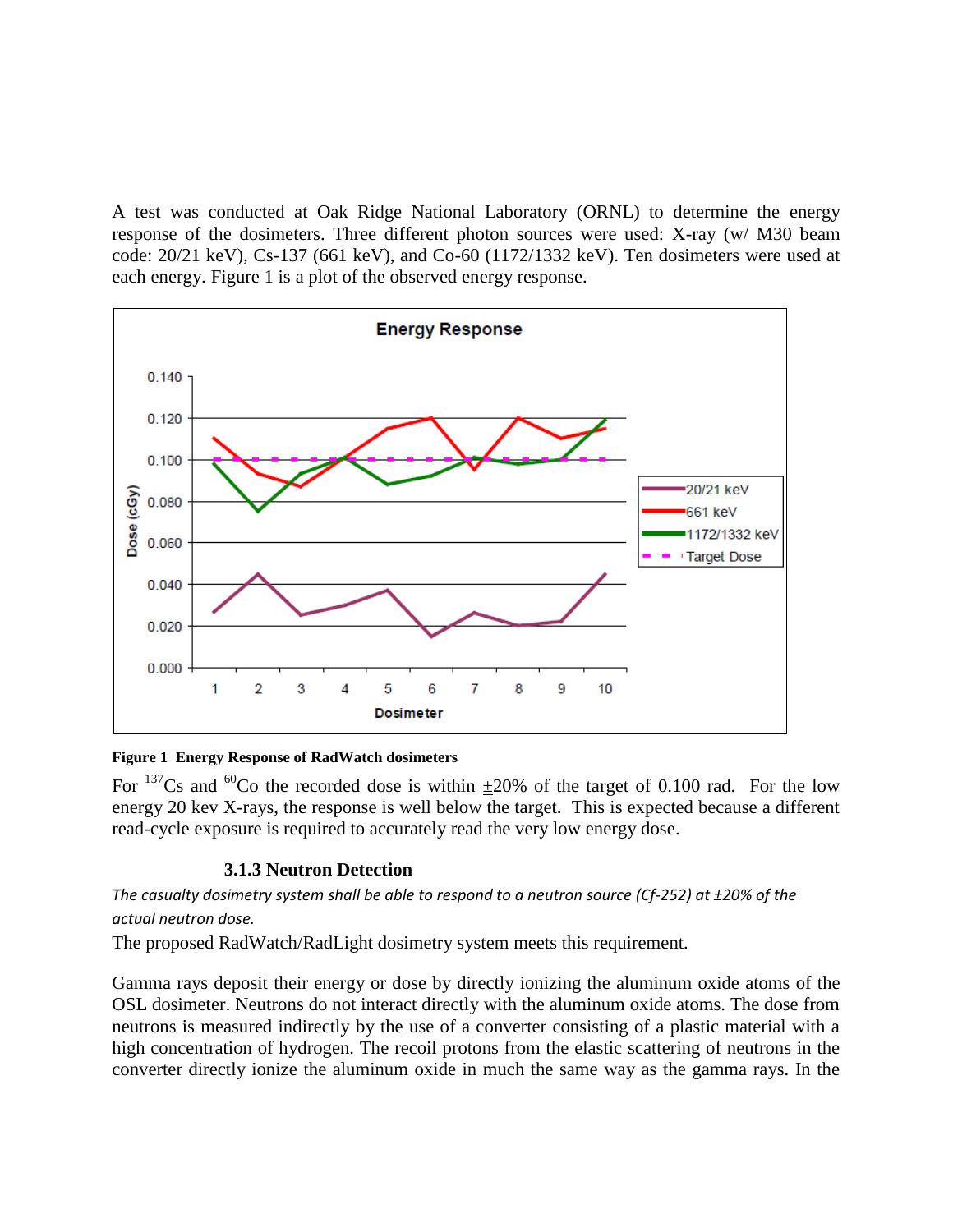RadWatch, a thin layer of polyethylene which contains a high concentration of hydrogen atoms is used as the converter.

Neutron dose is determined by subtracting the response of the gamma-only OSL sensor from the polyethylene filtered OSL sensor. Neutron doses are only indicated when the luminescence from the polyethylene sensor is greater than the luminescence from the gamma only sensor.

Preliminary test results indicate that the measured neutron dose is within  $\pm 20\%$  of the actual neutron dose for Cf-252 source.

In order for this process to work accurately, it is important that the recorded gamma dose from each sensor be the same. [Figure 2](#page-5-0) shows the response of the RadWatch dosimeter as a function of photon energy, relative to Cs-137. As the figure illustrates, the response curve is sensibly flat over a large energy range.



<span id="page-5-0"></span>**Figure 2 Gamma ray energy response of the gamma ray OSL sensor (CuT) and the neutron plus gamma ray sensor (CuP) showing equal gamma ray response at all energies.**

#### **3.1.4 Lower Limit of Detection**

*The casualty dosimetry system lower limit of detection shall be 5,000 mrad.*  The RadWatch/RadLight dosimetry system substantially exceeds this requirement.

Tests were conducted for DTRA by Oak Ridge National Laboratory (ORNL) to determine the limit of statistical significance in the variance of doses measured by the RadWatch dosimeters. Twenty dosimeters were used for this test. Baseline readings were taken, followed by irradiation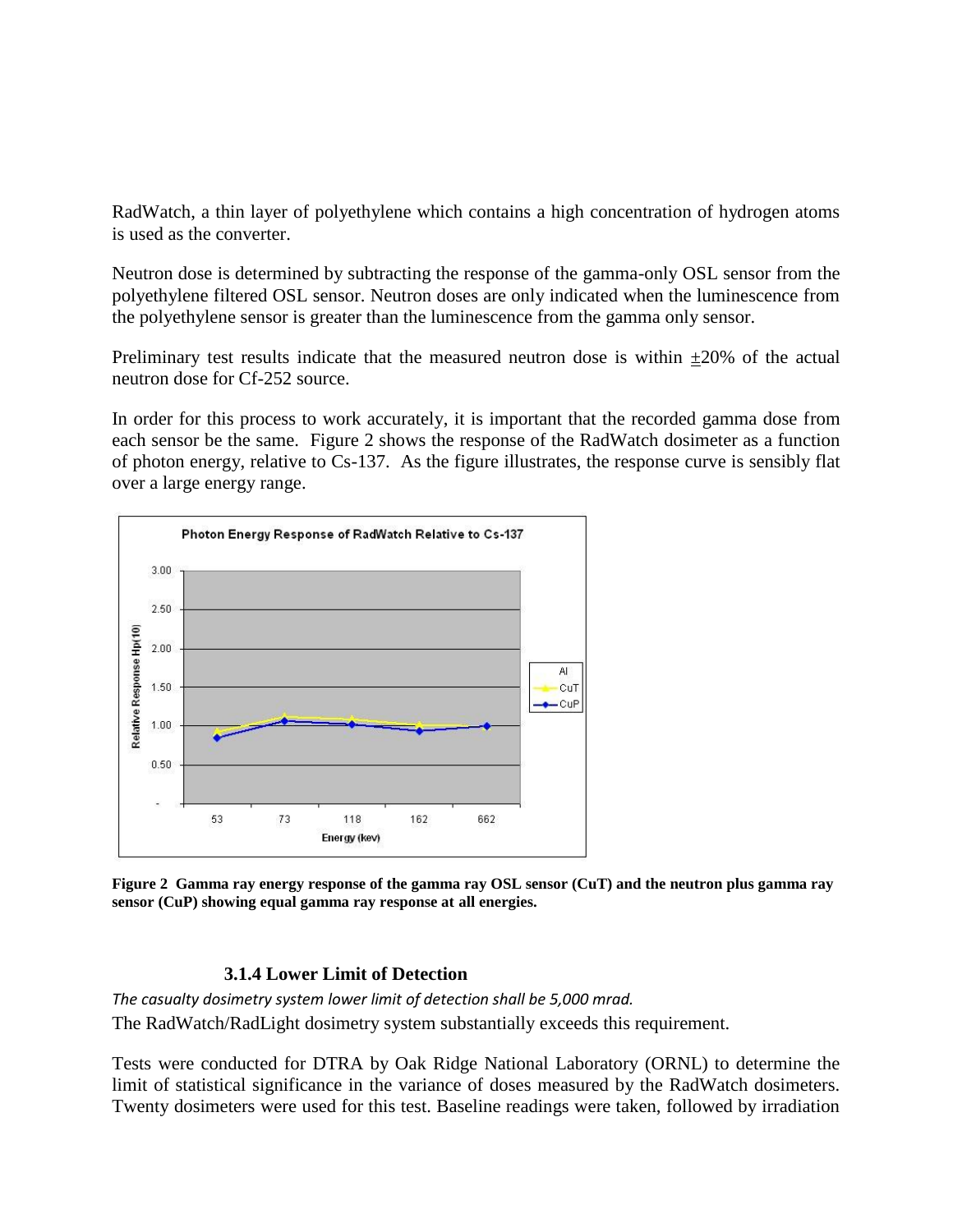to100 mrad. The dosimeters were read (5 cycles for each unit) and the measured dose recorded. The standard deviation was calculated for the series of readings from each dosimeter. These values were averaged and the result multiplied by 2 to obtain a  $2\sigma$  (95% confidence) variability factor. This was found to be 0.015 cGy or 15 mrad.

Additional RadWatch testing was performed by ORNL to determine the lowest statistically significant dose of radiation which can be detected by the OSL sensor in the RadWatch. According to the earlier test results, the Lower Limit of Detection was expected to be approximately 15 mrad. The table below is a summary of the data collected.

| <b>Statistical Analysis Data</b> |           |          |          |          |       |       |  |  |
|----------------------------------|-----------|----------|----------|----------|-------|-------|--|--|
| <b>Target Dose (cGy):</b>        |           | 0.005    | 0.010    | 0.015    | 0.020 | 0.025 |  |  |
| Mean Dose Recorded (cGy):        |           | 0.009    | 0.012    | 0.013    | 0.026 | 0.040 |  |  |
| Median Dose Recorded (cGy):      |           | 0.008    | 0.063    | 0.012    | 0.081 | 0.014 |  |  |
| Range (cGy):                     | (lowest)  | $-0.001$ | $-0.014$ | $-0.007$ | 0.021 | 0.023 |  |  |
|                                  | (highest) | 0.037    | 0.030    | 0.034    | 0.030 | 0.095 |  |  |
| $COV$ $(\%)$ :                   |           | 119.6    | 94.1     | 104.4    | 11.8  | 53.0  |  |  |

Irradiations at 5, 10, and 15 mrad  $(0.001 \text{ cGy} = 1 \text{ mrad})$  showed coefficients of variation  $(COV)$ of around 100%. This is as expected since the processes involved at very low doses are exponentially distributed. For target doses of 20 and 25 mrem the COV was substantially smaller as expected as the dose increases. ORNL considered this result to be a validation of the 15 mrad lower limit of detection.

#### **3.1.5 Dose Response and Integration**

*The dose response/indication shall continue to accumulate while in and following re-entry into a radiation field. Reading the dosimeter shall not remove the accumulated dose nor prevent further response. Accumulated dose shall be capable of being retained, with negligible fading and without human intervention, for a period of ninety (90) days minimum.* 

The proposed RadWatch/RadLight dosimetry system exceeds this requirement.

The OSL sensors in the RadWatch continue to accumulate dose at all times. The dosimeter can be accurately read within 7 minutes of exposure.

An aluminum oxide crystal accumulates the dose from ionizing radiation by trapping free electrons generated by the ionizing processes associated with the interaction of radiation with matter. As the dose increases more electrons are created and therefore trapped. The electrons remain trapped until stimulated with green light in the RadLight reader. When a trapped electron absorbs the energy from a photon of green light, it is freed from the trap and combines with a luminescence center to create a blue luminescence light. The more trapped electrons, the more luminescence is created; therefore the amount of blue luminescence created by the stimulation green light is directly proportional to the absorbed radiation dose. This process is called optically stimulated luminescence (OSL) dosimetry. The efficiency of the freed electrons to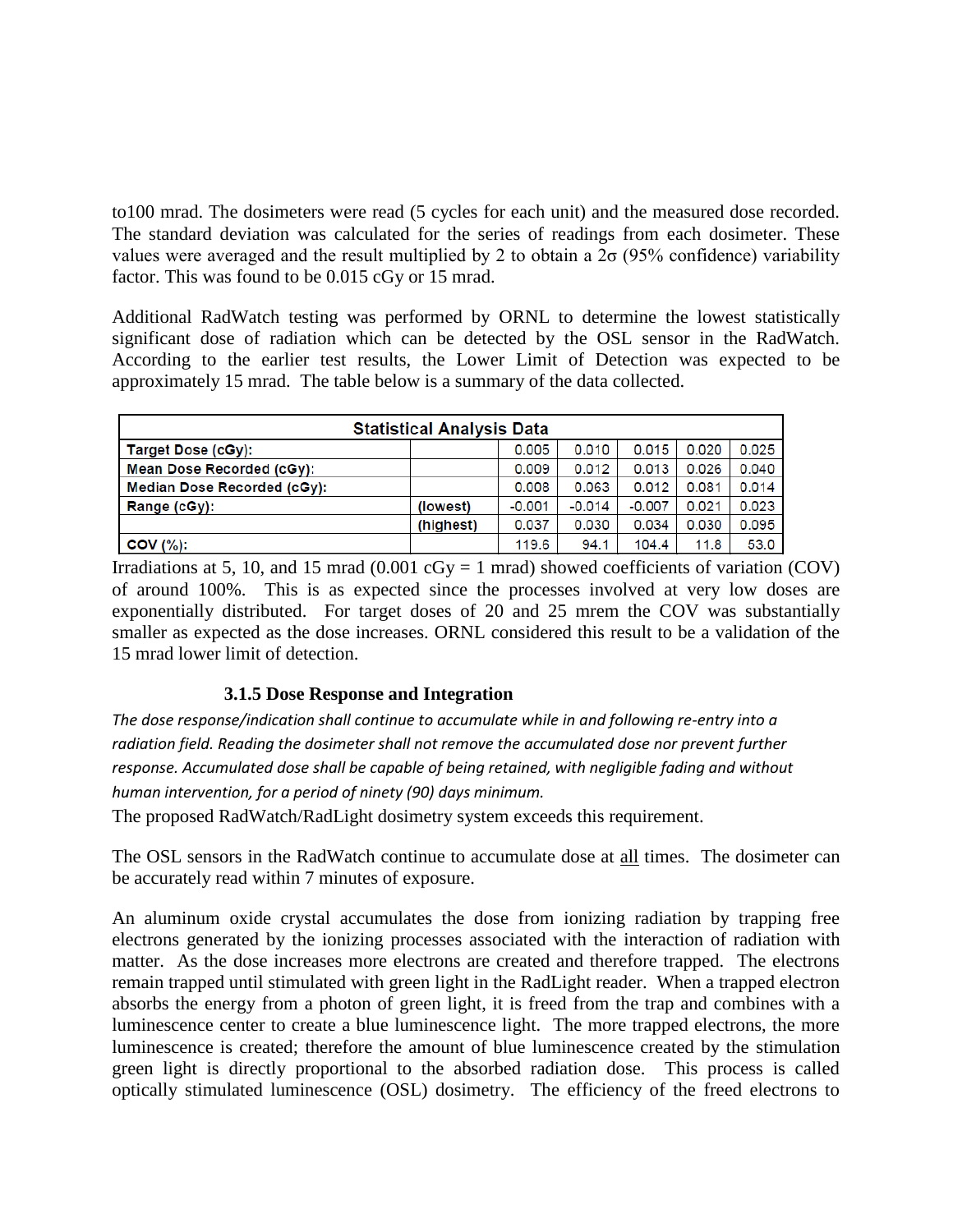generate the blue luminescence is very high so reading the dosimeter requires only a few electrons to be freed from the traps. Reading the dosimeter does not clear the accumulated dose. The remaining trapped electrons can be stimulated at later times so that the dosimeter can be analyzed repeatedly. This process of stimulating and measuring the resultant luminescence does not affect the sensors ability to continue to accumulate more radiation dose. As a result, an individual's radiation exposure can be checked many times during an exposure event so that the rate of one's accumulation of dose can be monitored.

Unless exposed to very high heat or extremely intense light, the trapped charges in the aluminum oxide sensors are stable for millions of years and OSL is routinely used in the analysis of archeological samples. Therefore, the exposure record retained in the RadWatch will be accurately retained for much longer than the desired 90 days.

Each time the dosimeter is read, some of the trapped charge must be released, consequently reducing the apparent accumulated dose. Because only a few electrons are required to read the dosimeter, this effect is very small. Each reading reduces the dose measurement by no more than 0.5%, which is well within the 20% operating tolerance.

#### **3.2 Physical Requirements**

#### **3.2.1 Weight**

*The weight of the casualty dosimetry reader (if applicable) shall be less than fifteen (15) lbs.*  The proposed RadWatch/RadLight dosimetry system exceeds this requirement.

The RadLight reader weighs five (5) pounds with batteries.

The RadLight reader has been made out of high impact plastic that is resistant to scratches, dents, mildew, fungus and chemicals. The internal materials have been chosen so there are no materials that might become radioactive in the case of a significant neutron flux. All of the major repairby-replacement parts in the RadLight are interchangeable from one unit to the next.

#### **3.2.2 Display**

*The casualty dosimeter shall have the capability to be processed on site with a small lightweight portable reader.* 

The proposed RadWatch/RadLight dosimetry system meets this requirement.

The RadLight reader weighs less than five (5) lbs and is about the size of a child's lunchbox (9" x 7" x 7"). The RadLight has an LCD display screen which shows the total absorbed dose and serves to relay operational status and configuration settings to the user.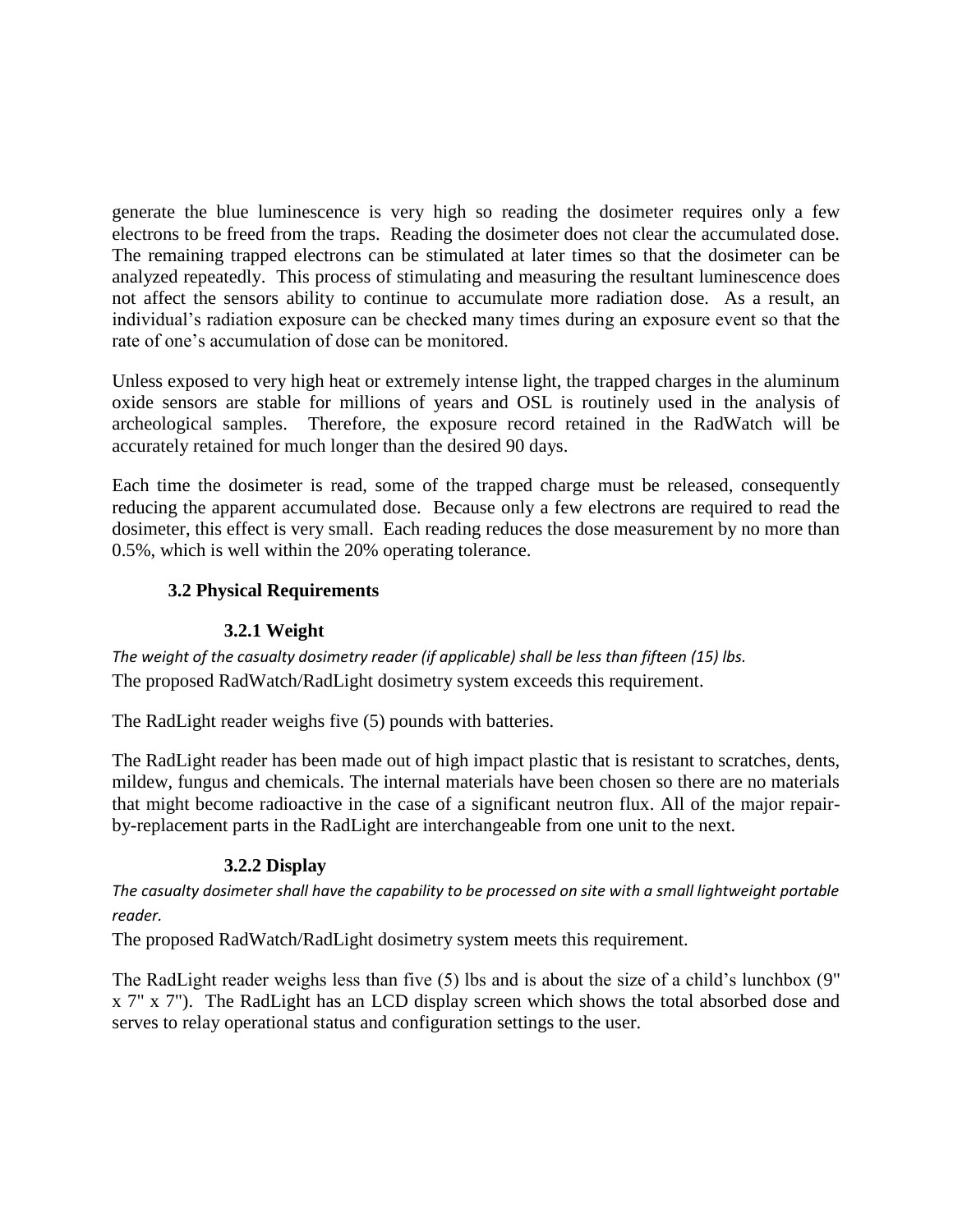

**Figure 3 RadLight reader display**

<span id="page-8-0"></span>Using the main menu, the operator can turn the unit on and off, set time and date, view or transfer stored data and perform configuration, calibration, and maintenance functions.

#### **3.2.3 Anneal (Zeroing)**

*The casualty dosimetry system shall be capable of being annealed after exposed.*  The proposed RadWatch/RadLight dosimetry system meets this requirement.

There is really no operational reason to ever anneal an OSL based dosimeter (see also section 3.1.5). The OSL sensors continuously record absorbed dose and have the capability to operate and be read through wartime nuclear events. Therefore, it is unnecessary to zero them (anneal them) prior to deployment.

The RadWatch dosimeters can be annealed by continuous exposure to very intense light in a specific frequency range. The RadLight reader purposely cannot anneal the dosimeters to ensure that there is no possibility of annealing one inadvertently.

Dosimeters can be returned to the factory to be annealed. Should the Navy wish to anneal its own dosimeters, an annealing system can be purchased separately.

The annealing system uses 8 high output T5 fluorescent lamps to deliver a highly uniform large area annealing surface. The system can remove a dose of a few hundred mrem in a few minutes. Equipped with a lid to prevent eye strain for nearby personnel as well as prevent other "stray" light from influencing the annealing process.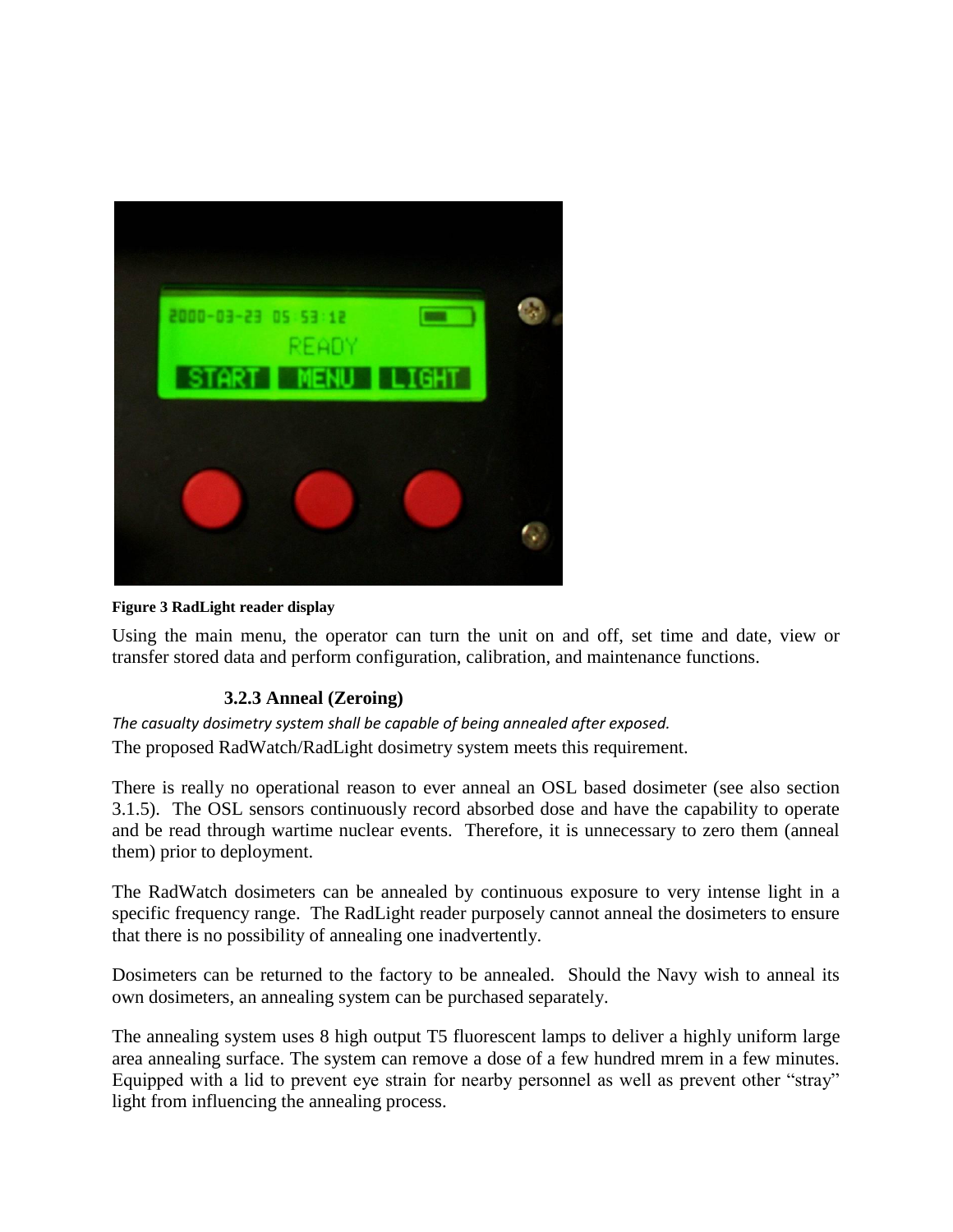| <b>ANNEALING SYSTEM SPECIFICATIONS</b> |                                                                |  |  |  |
|----------------------------------------|----------------------------------------------------------------|--|--|--|
| <b>OPERATION</b>                       | Manual                                                         |  |  |  |
| <b>OVERALL SIZE</b>                    | 750 mm x 750 mm x 150 mm                                       |  |  |  |
| WEIGHT                                 | 15kg                                                           |  |  |  |
| ANNEALING AREA                         | 600mm x 600mm                                                  |  |  |  |
| ANNEALING CAPACITY                     | 576 slides (12 rows of 48 columns)                             |  |  |  |
|                                        | ANNEALING PERFORMANCE 200 mrem to $\leq 10$ mrem in 30 minutes |  |  |  |

#### **3.2.4 Power**

*The casualty dosimetry system portable reader (if applicable) shall be capable of operating from commercially available consumable batteries for twenty (20) operational hours (minimum). The reader shall have a low battery indicator. The batteries shall be easily removed without the use of a special tool or method. The vendor shall state the expected continuous operating time using the recommended batteries and the conditions used to determine this time.*

The proposed RadWatch/RadLight dosimetry system meets this requirement.

The RadLight portable reader can operate continuously on one set of 4 AA alkaline batteries for 21.5 hours in the temperature range of 18°C to 50°C. At very low temperatures (-10°C to -20°C) the operating time of the reader follows the low temperature performance of the batteries and so the continuous operating time is reduced to about 1/3 of that of normal temperatures. On the other hand, it is easy to keep batteries warm and maintain the operating time of the reader.

The charge state of the batteries is shown in the upper right corner of the LCD display as shown in [Figure 3.](#page-8-0)

In continuous operation the reader processes 2.4 dosimeters/minute or 144 per hour at all temperatures. This is approximately 27 seconds per dosimeter and continuous operation at this rate for 21.5 hours represents the capability of reading 2,900 dosimeters in that time.

Operating time is only an accurate metric for continuous operation. But field use will not be continuous. Other factors such as verifying individual identity and returning the dosimeter to that individual will prevent the operator from inserting and removing dosimeters continuously at the maximum rate for an extended time. The process of removing and replacing the sensor slide represents 95% of the battery consumption, therefore it is more appropriate to gauge the lifetime of the batteries in terms of the number of reads completed. A battery set has the capacity to perform 2,900 reads. If these reads were performed at the rate of 100 per day, one battery set would last nearly a month.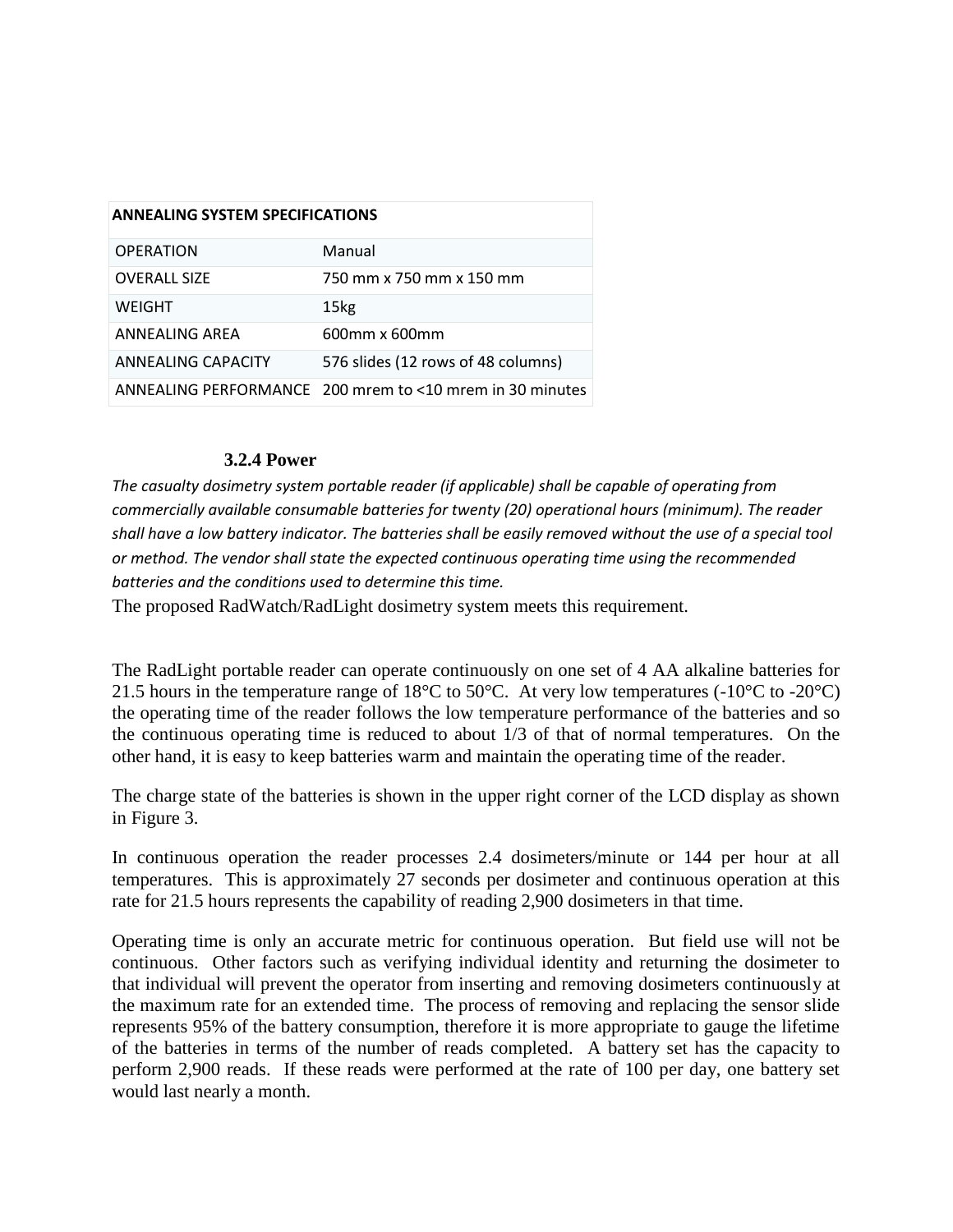Battery replacement is quite straightforward and requires no tools.





### **Warranty**

#### **4.2 Warranty**

*A commercial warranty shall be provided with each system. The warranty shall cover repairs and replacement of the system that fails to deliver and maintain the capabilities, performance and physical integrity as specified in this SOW. The warranty period shall begin upon delivery and acceptance of the system(s) to the specific Navy facility.*

MELE Associates warrants the RadLight dosimetry reader and the RadWatch dosimeter to be free of manufacturing defects and to operate in accordance with the equipment description in effect at the time of purchase.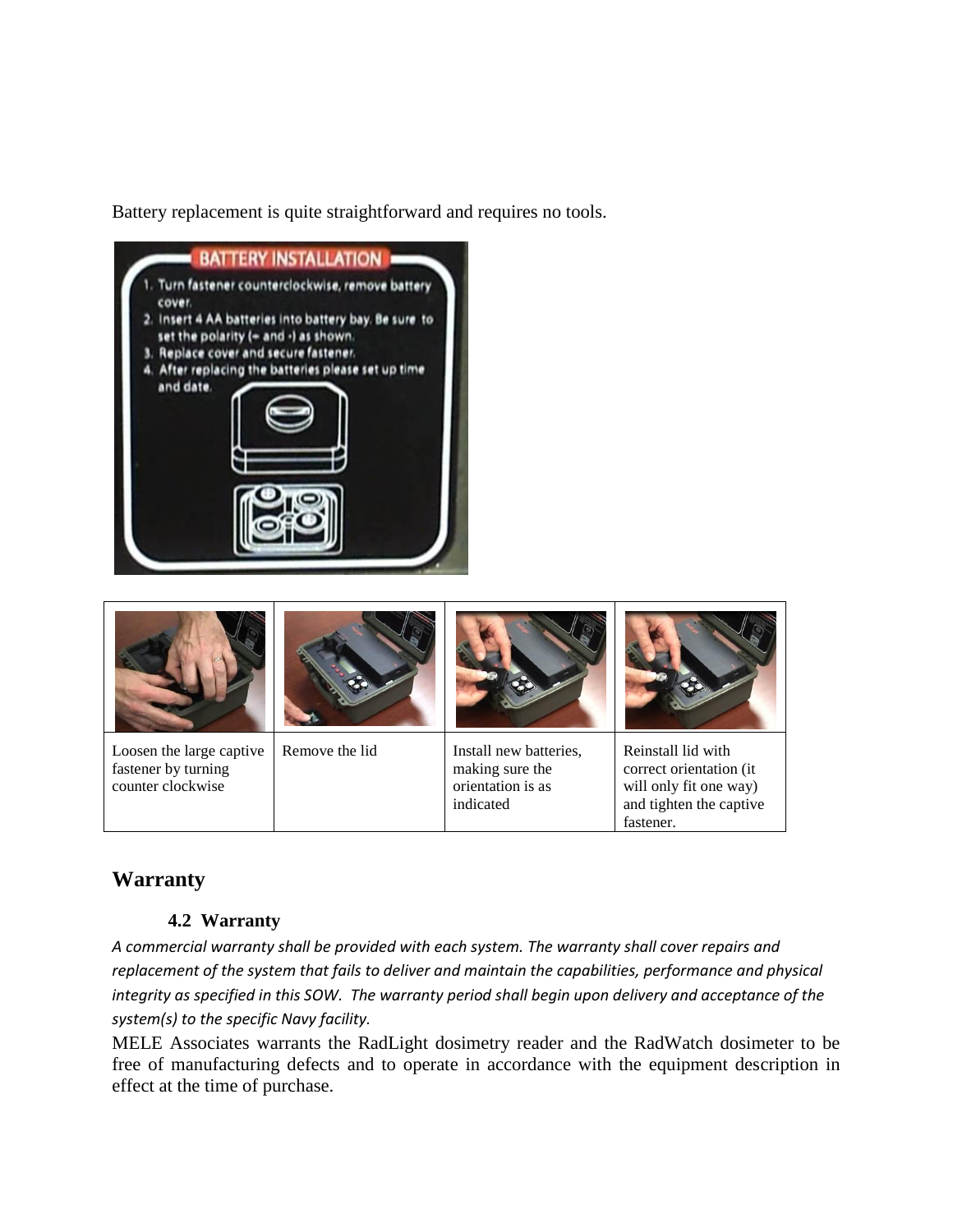#### **4.2.1 Warranty Period**

This warranty is in effect for a period of 12 months from the date of acceptance, or one month after delivery, whichever occurs first.

#### **4.2.2 Warranty Coverage**

MELE warrants that the Dosimetry Equipment is free of manufacturing defects that materially affect proper operation, and that it operates in accordance with its specifications and operating descriptions. MELE will replace or repair, at its option, any of the Dosimetry Equipment that is found to contain a manufacturing defect or does not operate in accordance with the equipment description in effect at the time of purchase.

#### **4.2.3 Exclusions**

All reasons and causes of affected performance except those listed under Warranty Coverage are specifically excluded. Examples of excluded causes include, but are not limited to, mishandling, acts of war or violence, acts of God, operating the equipment outside its rated parameters, attaching other equipment to the Dosimetry Equipment, alteration of the software or parameter settings, and installation of any non-MELE hardware or software on the Covered Equipment.

#### **4.2.4 Type of Warranty**

This is a "Return to Factory" warranty.

#### **Delivery Schedule**

MELE proposes to deliver the dosimeters and readers within 30 days ACD.

#### **Past Performance**

MELE contract CR-214/DAAB07-03-D-B008 was the contract under which MELE and its subcontractor, Landauer Inc. (Landauer), developed, designed, manufactured and tested the miniaturized technologies for the potential replacement of the AN/PDR-75 and the DT-236. The contract ultimately developed 250 prototype and pre-production RadWatches (the potential DT-236 replacement) and 30 pre-production RadLight readers (the potential AN/PDR-75 replacement). Program goals, in addition to miniaturization, and encompassing of the NVLAP and tactical dosimeter requirements allowed MELE to test the equipment in a presumed first article environment at the US test facilities at WSMR NM. The relevance of this, approximately 1.4 million dollar, contract is that the present equipment is ready to proceed to first article test with a high level of confidence in the ability to achieve rapid first article qualification of both the watch and reader. The table below provides detailed information about this contract.